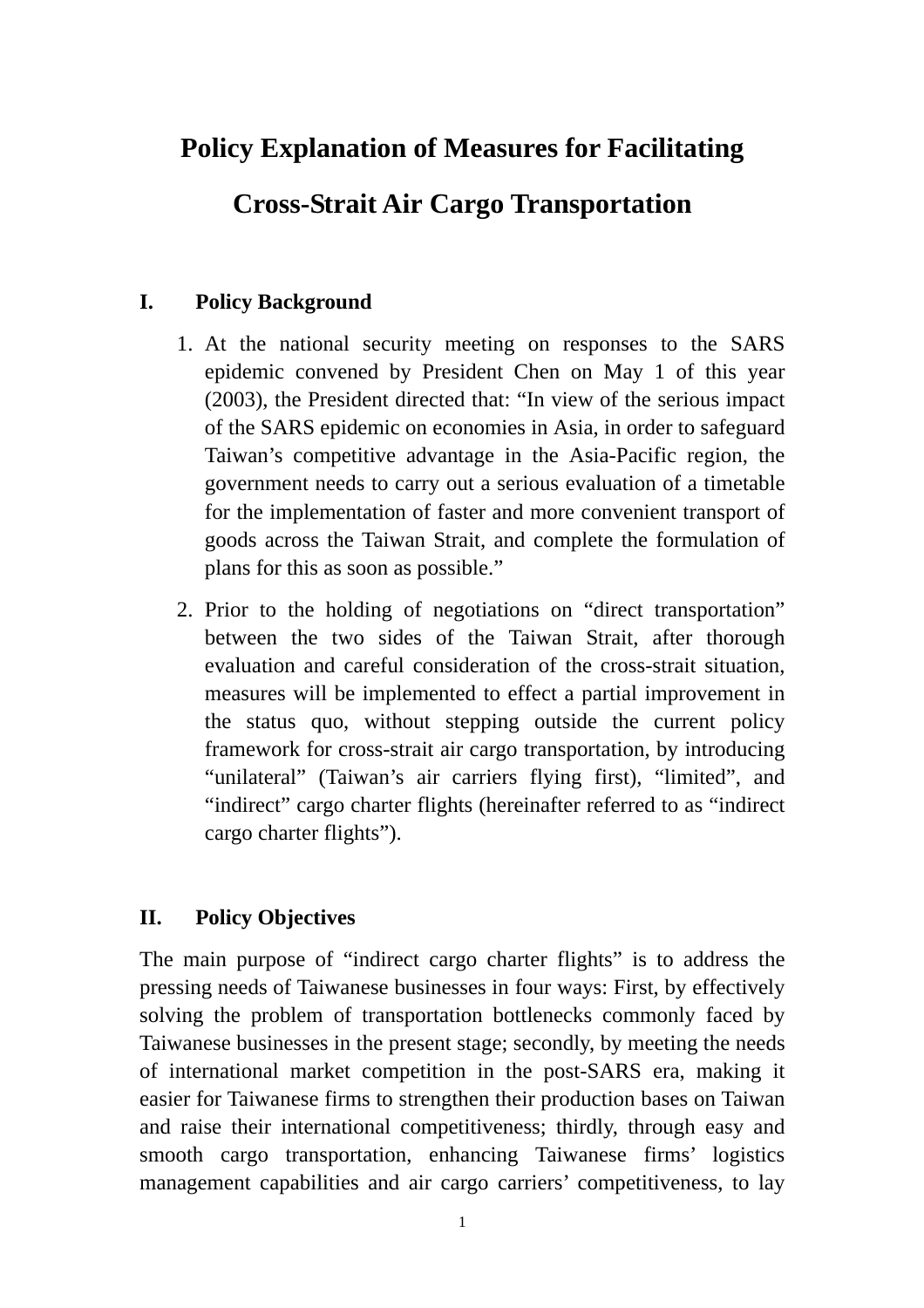the foundations for establishing operations hubs; and fourthly, by improving Taiwanese firms' adaptability to change, forestalling such problems as a serious shortage of air cargo space that might otherwise be caused if SARS breaks out again.

# **III. "Indirect Cargo Charter Flights" Would Not Have a Negative Impact Domestically**

- 1. On the economic side, "direct transportation" and the "three links" could have such negative impacts as triggering an exodus of industries and, because of the reduction of transportation costs, supplanting domestically manufactured products with imports from the mainland. It would be essential to have the relevant supporting measures in place to reduce these negative effects. In the present stage, if limited, small-scale "indirect cargo charter flights" are introduced, then because of the limited freight volume involved, it would not have a substantial impact on industrial investment in the mainland or the import of mainland goods. It would certainly not give rise to anywhere near the same negative effects as the full implementation of "direct transportation".
- 2. On the security side, "indirect cargo charter flights" would simply involve the cross-strait transportation of goods, and would not increase the burden of disease prevention measures. As far as national security arrangements are concerned, these could be handled according to the model of the indirect charter flights provided for Taiwanese businessmen to return to Taiwan for this year's Lunar New Year.
- 3. On the technical side, based on the precedent and experience of the Lunar New Year indirect charter flights for Taiwanese businessmen, with government guidance and supervision, the carriers could make the necessary applications to the local civil aviation authorities in accordance with laws and regulations of the mainland, and it would not be necessary to conduct any further talks on the matter.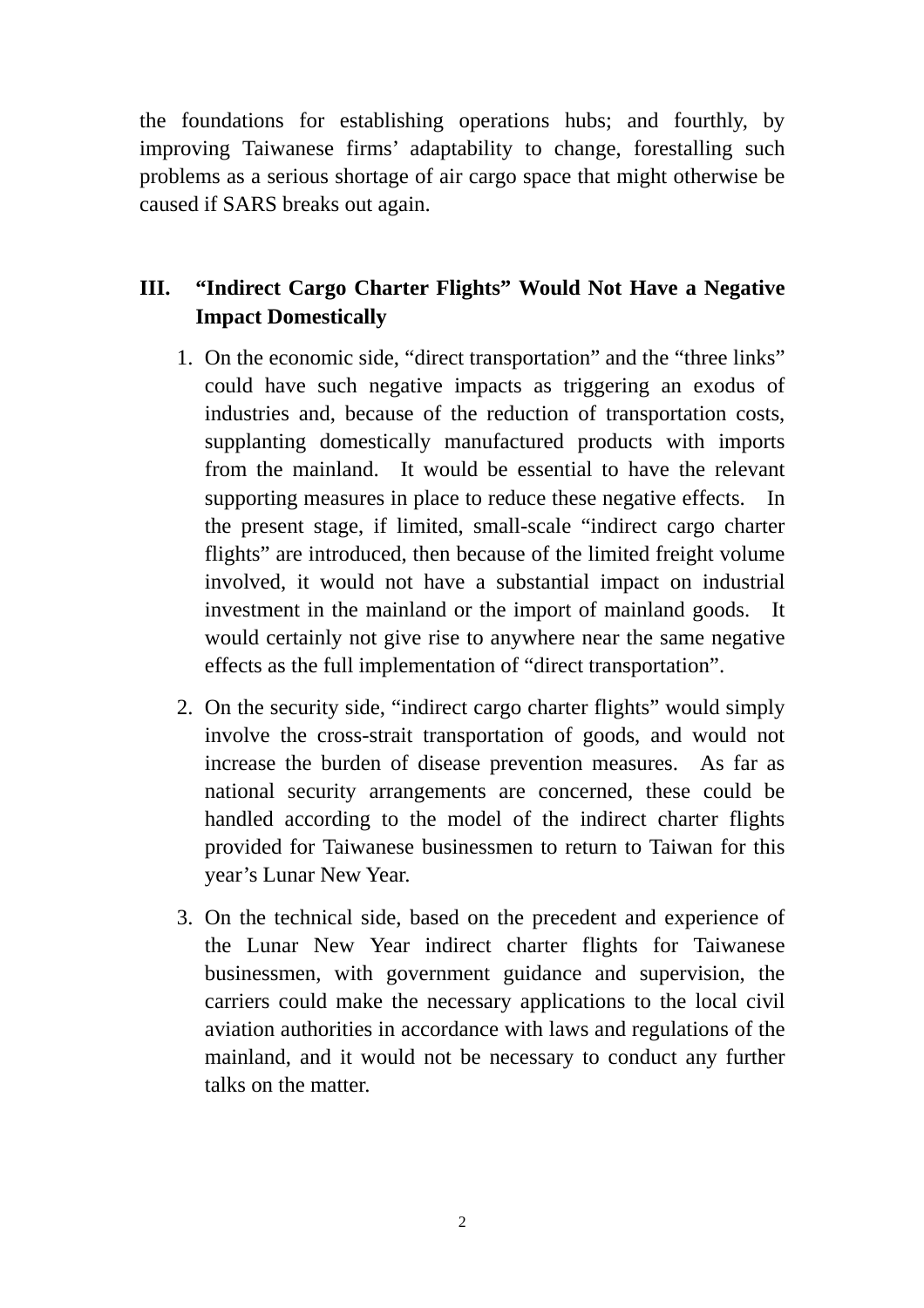# **IV. Concrete Substance of "Indirect Cargo Charter Flights"**

#### **1. Mode of charter flights**

- (a) These would mainly consist of unilateral (flights by Taiwanese carriers) "programmed or scheduled charters" (meaning charter flights with some degree of regularity of dates and times).
- (b)They would secondarily include "unscheduled charters".

#### **2. Air traffic rights and choice of flight points**

- (a) The primary choices for flight points would be Taoyuan CKS International Airport and Kaohsiung Hsiaokang International Airport on Taiwan's side and Shanghai's Pudong and Hongqiao International Airports on the mainland side.
- (b)The charter flights would follow current air routes, stopping at Hong Kong or Macau en route to and from Shanghai, so that there would be no need to make any new arrangements concerning air traffic rights, and no negotiations would be involved.
- (c) In the initial phase, "programmed or scheduled charters" would in principle be arranged on a single daily flight basis, with a total of about 360 flights per year, while unscheduled charters would be arranged according to specific shippers' needs, but would not be allowed to exceed the number of "programmed or scheduled charters".

#### **3. Allocation of freight capacity**

- (a) Estimated according to the cargo capacity of a daily flight by a 747 freighter, with each two-way flight able to carry a payload of 200 tons, the gross annual freight capacity of "programmed or scheduled charters" would amount to around 73,000 tons.
- (b)In the first phase, priority would be given to carrying goods imported and exported by Taiwanese businesses. Goods transported from Taiwan to the mainland would mainly be raw materials and components and parts needed by Taiwanese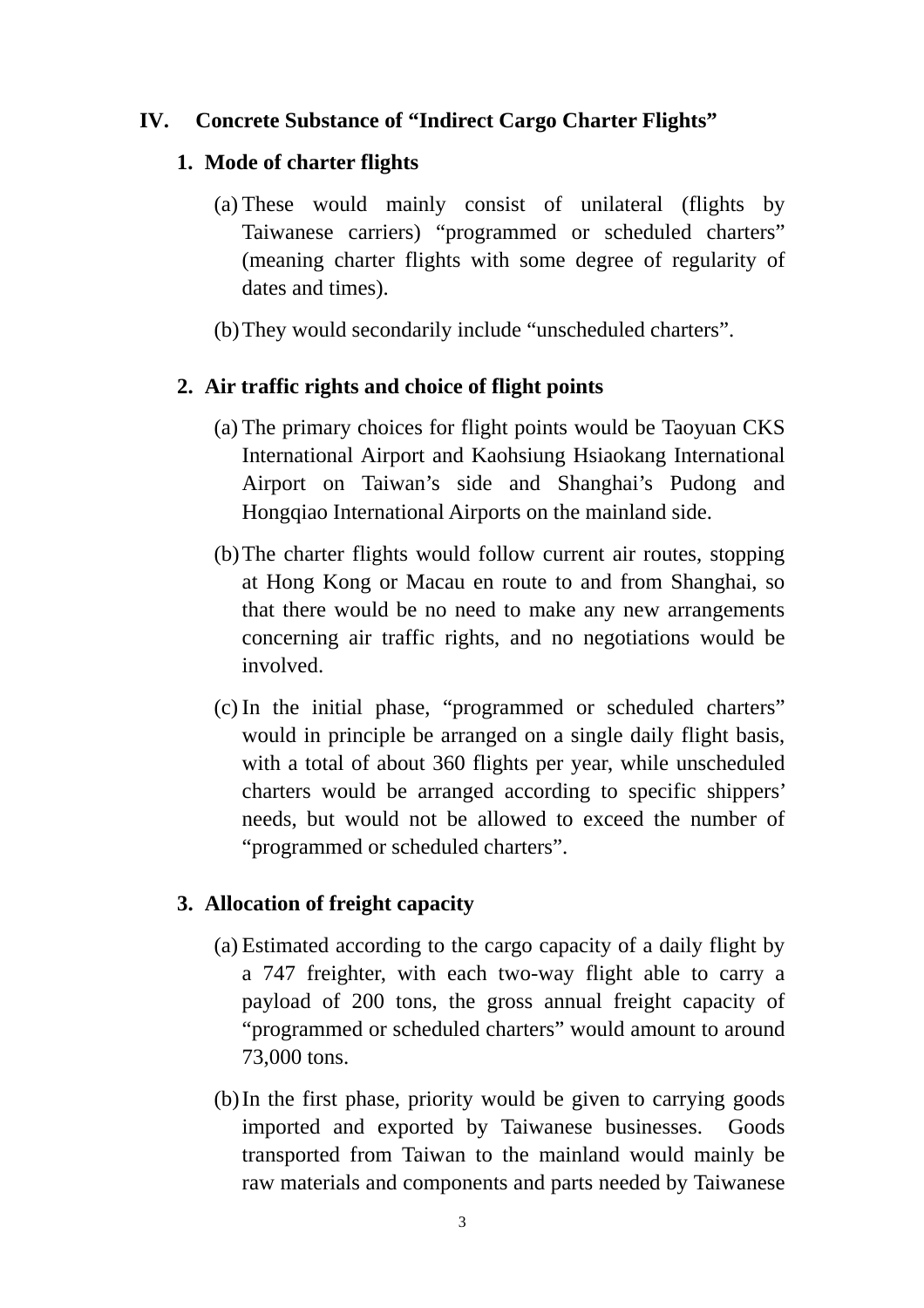businesses; goods transported from the mainland to Taiwan would mainly be those to be transshipped to other areas and those to be re-exported after processing.

(c) Method of allocation:

- i. The allocation method for "programmed or scheduled charters" would first take into consideration the air carriers that have air freighters available (currently, the only two carriers that possess air freighters are China Airlines and Eva Airways, while Far Eastern Air Transport and TransAsia Airways could lease aircraft to participate). In the initial phase, in principle each carrier could be allocated two to three flights per week.
- ii. No limits would be placed on the allocation of unscheduled charter flights, which would be based on contracts between the shippers and the airlines.

# **4. Security and technical matters**

(a) Security matters

Related security matters include security issues for transportation of goods by Taiwanese aircraft, security inspections on stopovers in Hong Kong and Macau, security controls for flights returning to Taiwan, and so on. These could all be handled with reference to the methods used for the Lunar New Year passenger charter flights.

## (b)Technical matters

Related matters on the technical side include such problems as dealing with flight crew certification, aircraft maintenance checks, and harmonization of the two sides' laws and regulations. These could all be handled with reference to the methods used for the Lunar New Year passenger charter flights.

## **5. Implementation period**

(a) From September 25, 2003 to September 24, 2004.

(b)At the end of this period, whether or not it should be extended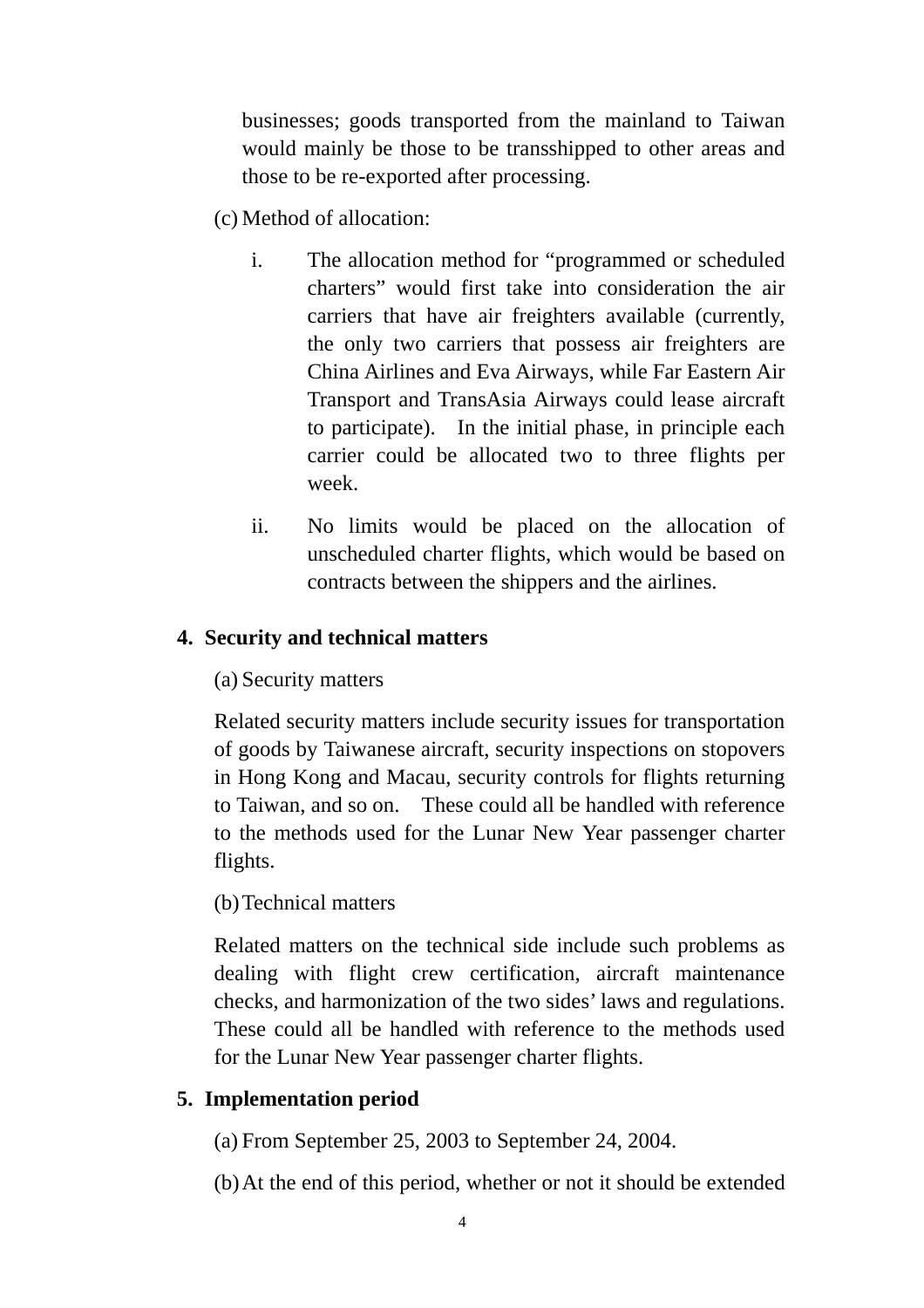would depend on the actual circumstances of its implementation thus far.

# **V. Cost Comparison Between "Indirect Cargo Charter Flights" and the Current Situation**

According to carrier estimates, supposing that each flight by a 747 freighter carries a 100-ton payload, and reckoned on the basis of a flight from Taoyuan CKS International Airport to Shanghai, the related cost comparison would be approximately as follows:

## **1. Transportation time**

- (a) For a single flight along current routes with a stopover for transshipment in Hong Kong or Macau, transportation time is about 12 to 16 hours (including stopover and cargo transit time).
- (b)If a single aircraft is used for the whole journey (such as a cargo charter flight), stopping in Hong Kong or Macau and then flying on to Shanghai, the transportation time for a single flight could be shortened to five to six hours (including stopover time of one to two hours).
- (c) For comparison, if the flights were routed via Hong Kong or Macau (without stopping) and on to Shanghai, a single journey would take about four hours.

## **2. Transportation costs**

(a) For flights between Taipei and Shanghai with a stopover in Hong Kong or Macau, the two-way journey would cost about US\$110,000 (according to data provided by carriers, the costs of a stop in Hong Kong, including landing fees, parking fees, ground service agency fees, etc., amount to about US\$6,200 each time; factoring in other incidental costs, such as ground personnel expenses, extra fuel consumed in landing and take-off, etc., which amount to about US\$6,000 each time, then each landing in Hong Kong would add a total of US\$12,200 to the cost of a single flight; and if the aircraft stopped in Macau, its technical landing fee would on estimate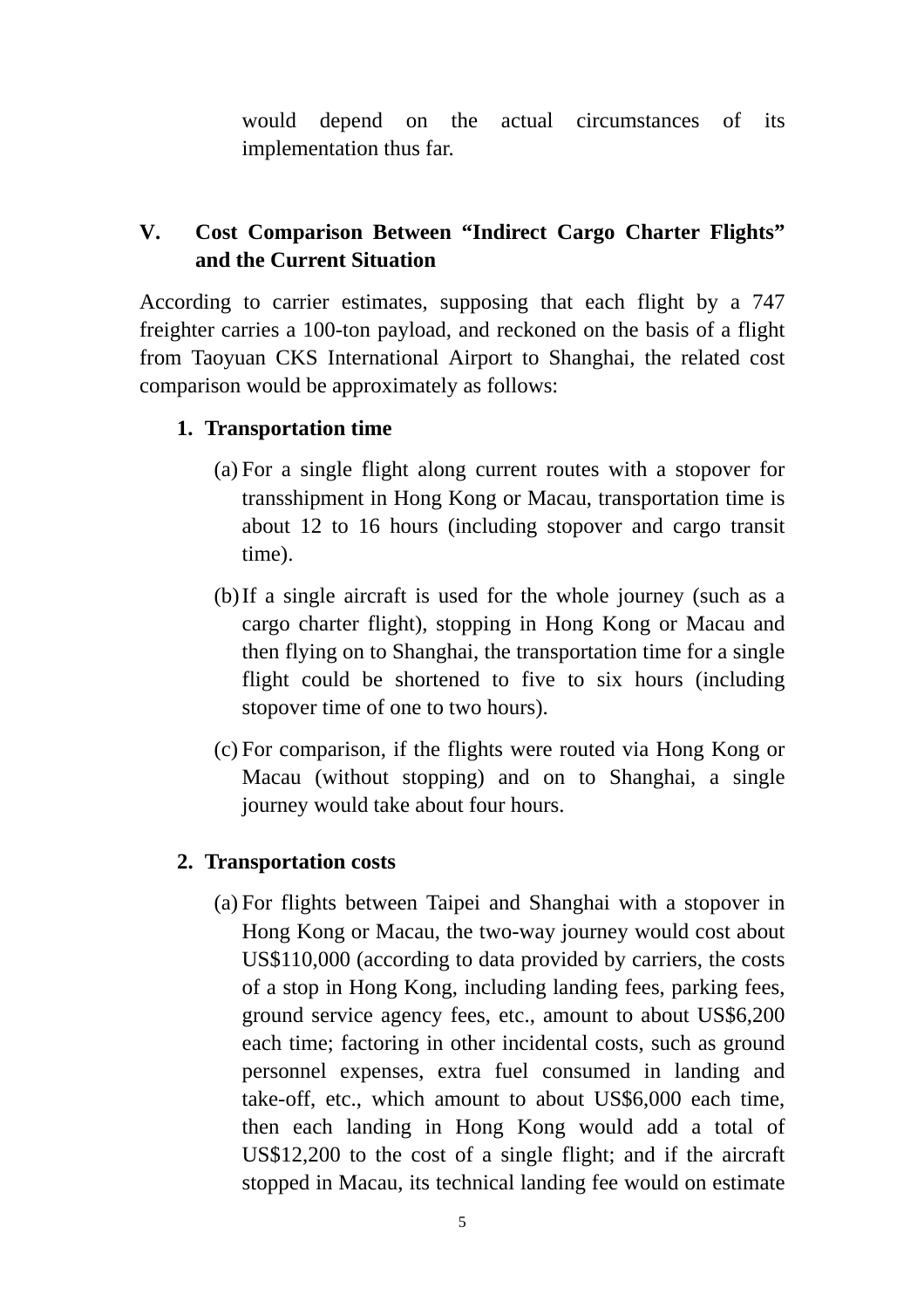raise the total added cost to US\$13,700).

(b)For comparison, if the flights were routed via Hong Kong or Macau (without stopping) and on to Shanghai, the cost of a return journey would be reduced to about US\$85,600.

# **VI. "Indirect Cargo Charter Flights" Would Be Favorable to Benign Cross-Strait Interaction**

In terms of cross-strait interaction, "indirect cargo charter flights" would be favorable to benign cross-strait interaction for the following reasons:

#### **1. Mutual complementarity and mutual benefit in the economic sphere**

In recent years, mainland China's air cargo export volume has been growing very rapidly, particularly in the Eastern China region (where air freight is growing at an annual rate of around 32%). However, mainland China's air cargo transportation has been developing relatively slowly, so that the major airlines are often short of cargo planes and cargo space in passenger aircraft, to the extent that they are unable to meet Taiwanese firms' needs for time-effective replenishment delivery of components and parts. At times of peak demand, Taiwanese firms there are often unable to maintain normal shipments. (To take notebook computers as an example, while in Taiwan it takes just one to two days to ship products out, at Shanghai Pudong Airport it varies from one and a half days in the off season to seven days in the peak season. Consequently, businesses often need to adopt a multimodal air-to-air or sea-to-air method for shipping out their goods to an intermediate destination and then re-exporting them, for example shipping by sea to Pusan in South Korea, or shipping to Hong Kong or Macau, or shipping by sea to Taiwan and transshipping for export by air.) This situation affects the ability of Taiwanese firms operating in that region to expand production capacity and vie for international orders. Therefore, if "indirect cargo charter flights" were implemented, it could help remove bottlenecks in the export of goods manufactured by Taiwanese firms, and would thus have economic benefits for the Eastern China region.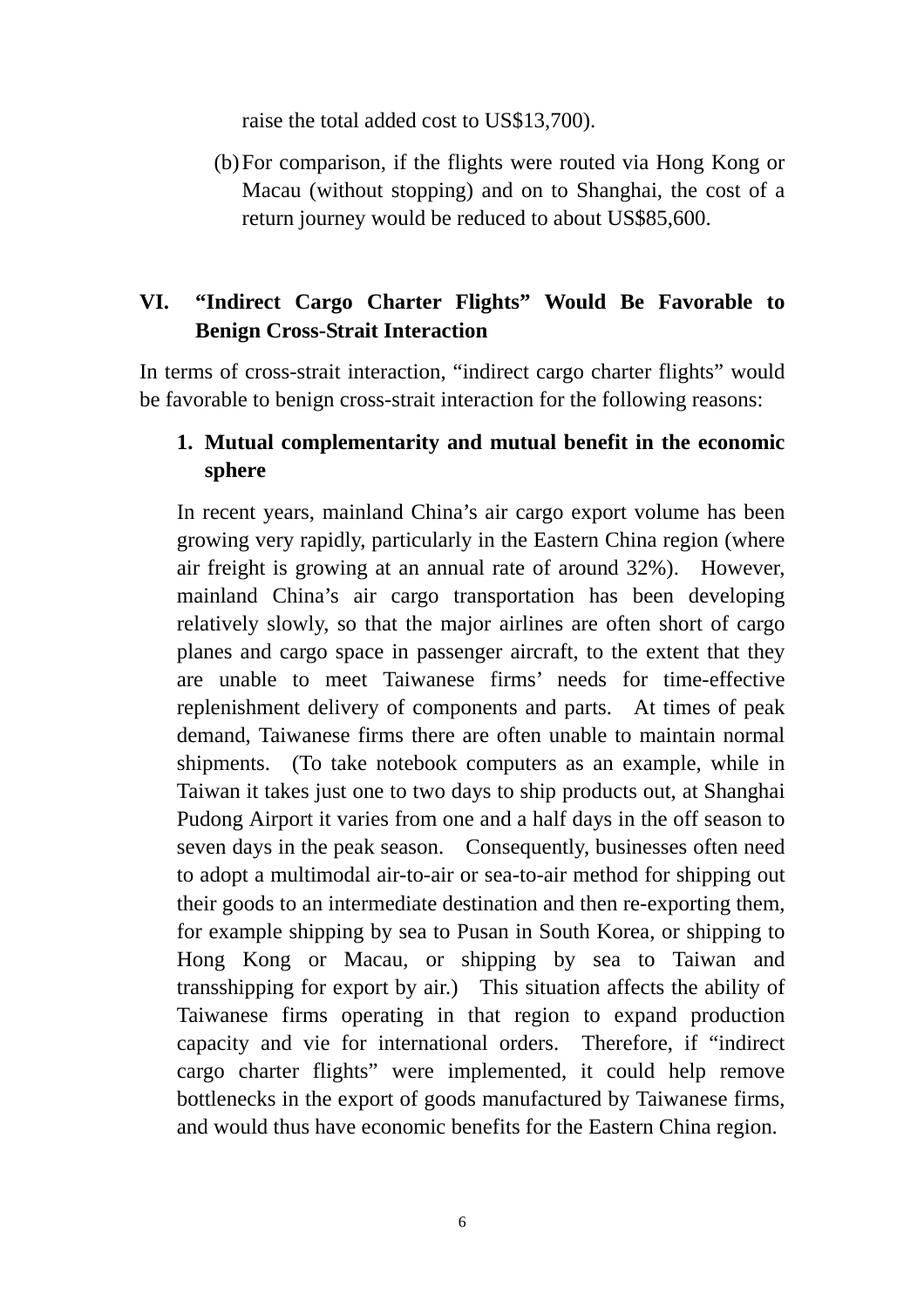# **2. Limited opening would not have an impact on mainland China's air carriers**

In relation to the enormous demand for air-freight services in the Eastern China region, opening the shipment of Taiwanese firms' cargo by Taiwanese air carriers to and from Shanghai, with plans for just a single daily flight in the initial phase, would have an extremely limited impact on the mainland's local air carriers.

# **3. Mainland China's legal regime already has provision for cargo charter flights**

The "Civil Aviation Transportation Application Procedures for Unscheduled Flights" announced by Beijing's civil aviation authorities to cover Taiwan's arrangement of the charter flights to carry home Taiwanese businessmen for the Lunar New Year not only apply to passenger charter flights but also include application procedures for cargo charter flights within their scope. Therefore, it should be feasible for Taiwan's air carriers to follow these procedures in submitting the requisite applications to the mainland authorities.

# **4. Gathering experience for the implementation of "direct transportation"**

While there are still some misgivings in Taiwan about "direct transportation", and while negotiations between the two sides of the Taiwan Strait have yet to be resumed, if, under the precondition of not touching on any structural issues, and drawing on the model and experience of the indirect passenger charter flights for Taiwanese businessmen during the Lunar New Year, Taiwan initially institutes "indirect cargo charter flights", then provided this can be understood and reciprocated on the mainland side, it should be able to lay a good foundation for progress on the implementation of "direct transportation".

# **VII. Domestic Public Opinion Supports "Indirect Cargo Charter Flights"**

1. According to the results of the latest public opinion survey conducted by the Mainland Affairs Council (on August 5~8 of this